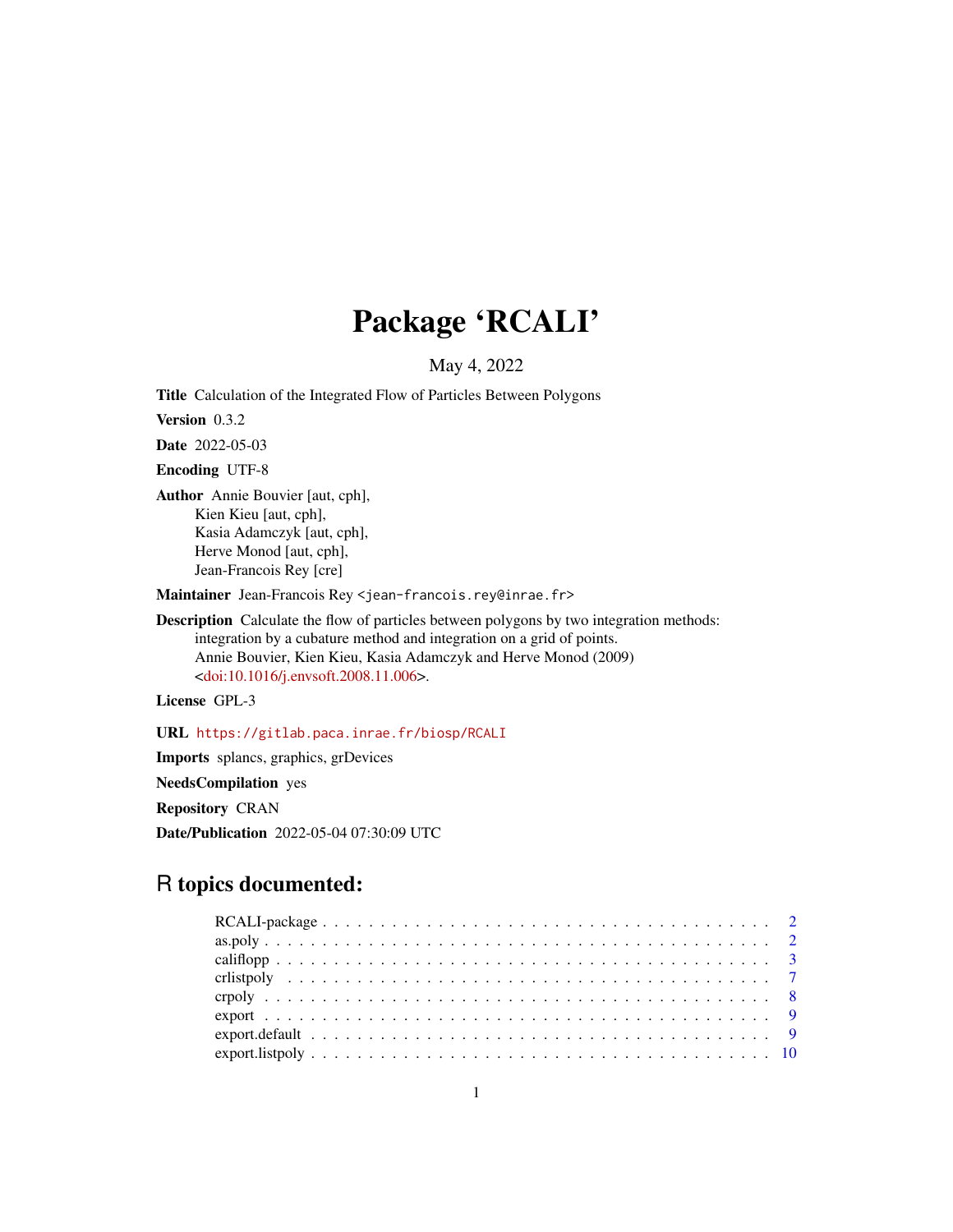#### <span id="page-1-0"></span>2 as.poly

| Index | 19 |
|-------|----|
|       |    |
|       |    |
|       |    |
|       |    |
|       |    |
|       |    |
|       |    |
|       |    |
|       |    |
|       |    |
|       |    |
|       |    |

RCALI-package *Calculation of the Integrated Flow of Particles Between Polygons*

# Description

Calculate the flow of particles between polygons by two integration methods: integration by a cubature method and integration on a grid of points.

# Details

| Depends:                                                            | splancs                                     |
|---------------------------------------------------------------------|---------------------------------------------|
| License:                                                            | GPL version 2 or later                      |
| This package is an interface between R and the programme CaliFloPP: |                                             |
| http://genome.jouy.inra.fr/logiciels/califlopp/                     |                                             |
| <b>News</b>                                                         | file.show(system.file("NEWS", package="RCAL |
| Main function:                                                      | califlopp                                   |

# Author(s)

Annie Bouvier <annie.bouvier@inra.fr>

<span id="page-1-1"></span>as.poly *Create an object of class 'poly'*

# Description

Create an object of class ["poly"](#page-15-1) from two vectors or from a matrix.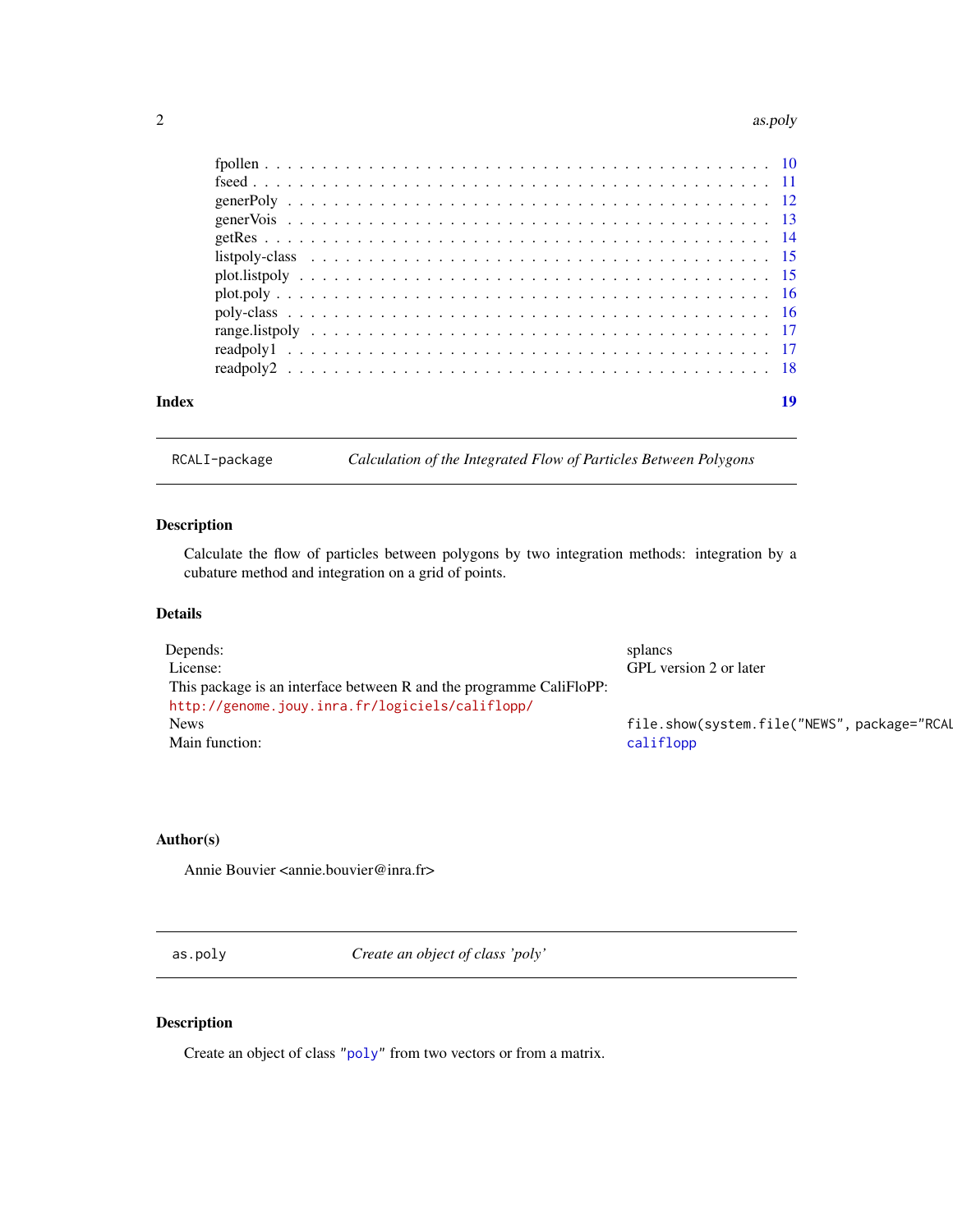#### <span id="page-2-0"></span>califlopp 3

## Usage

as.poly(x, y=NULL)

# Arguments

| vector of x-coordinates or two-columns matrix |
|-----------------------------------------------|
| vector of y-coordinates when 'x' is a vector. |

# Value

An object of class ["poly"](#page-15-1), i.e a two-columns matrix labelled "xcoord", "ycoord".

# See Also

[crpoly](#page-7-1)

# Examples

```
# A triangle
a \leftarrow as.poly(matrix(c(2,2,2,3,3,3), ncol=2, byrow=TRUE))
```
<span id="page-2-1"></span>califlopp *Calculation of the Integrated Flow of Particles between Polygons*

# Description

Calculation of the flow of particles between polygons by two integration methods: integration by a cubature method and integration on a grid of points.

# Usage

```
califlopp(file, dispf=c(1,2), param=NULL, resfile = NULL)
```
# Arguments

| file  | Pathname of the polygons-file. See details.                                                                                                                                                                                                                                                                                                                                                                                                                                                                                                                                                     |
|-------|-------------------------------------------------------------------------------------------------------------------------------------------------------------------------------------------------------------------------------------------------------------------------------------------------------------------------------------------------------------------------------------------------------------------------------------------------------------------------------------------------------------------------------------------------------------------------------------------------|
| dispf | The required dispersion functions. Vector of integers or vector of R functions.<br>The maximum length of this vector is 5.                                                                                                                                                                                                                                                                                                                                                                                                                                                                      |
|       | • If vector of integers, the dispersion functions are then compiled. Five are<br>provided. To modify them, see Details. By default, 1 is for dispersal of<br>oilseed rape pollen, 2 for dispersal of oilseed rape seed (dispersals of oilseed<br>rape are the ones defined in <i>GeneSys</i> - see References), 3 for the constant<br>function, 4 for an anisotropic version of the dispersal of yellow rust of wheat<br>defined in <i>Soubeyrand and all</i> , 5 for a discontinuous function.<br>These functions are viewable in the C file src/functions.cc. To modify<br>them, see Details. |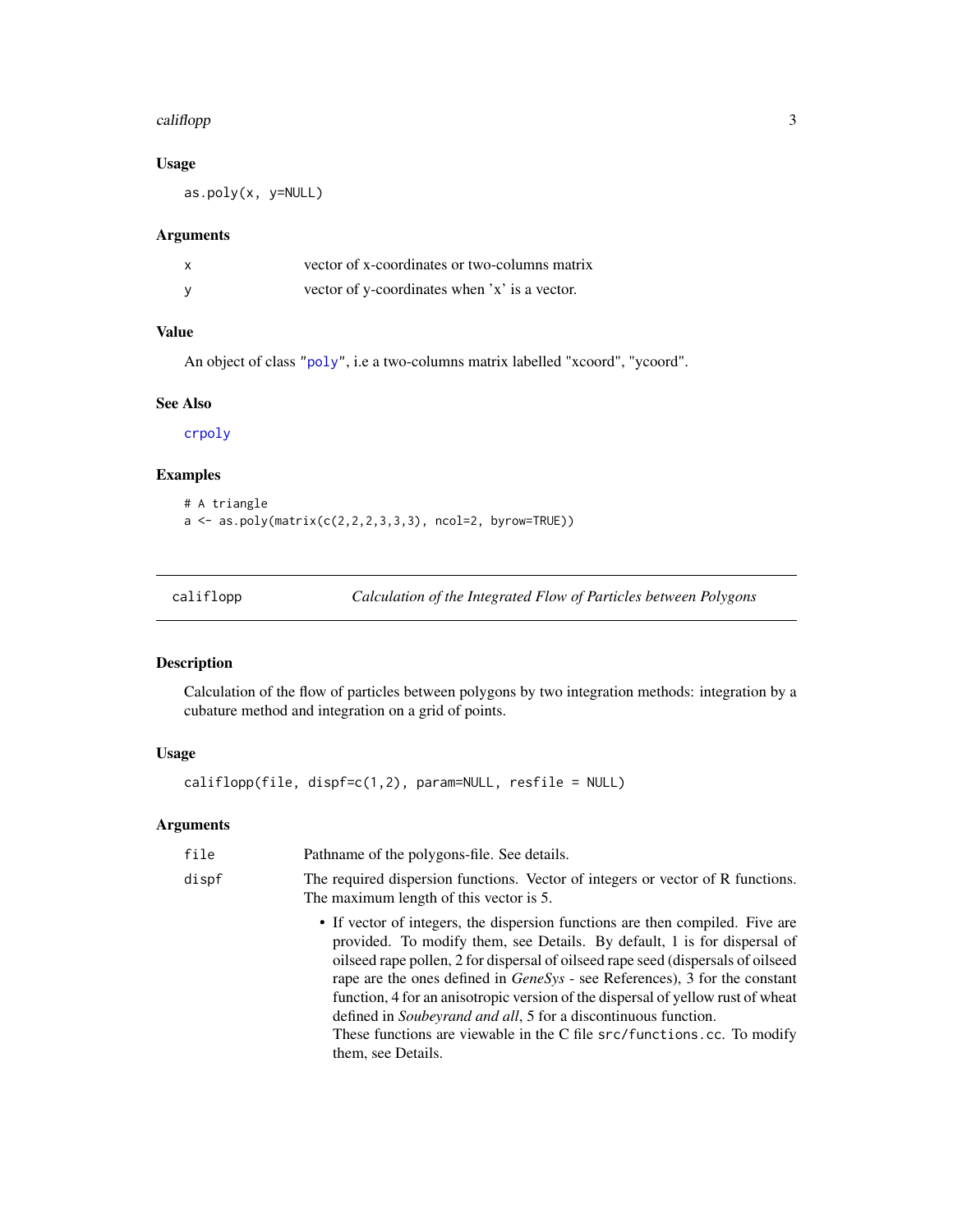<span id="page-3-0"></span>

|         | • If vector of functions, the dispersion functions are coded in R (more time<br>consuming than compiled version). Two R dispersal functions are provided,<br>fpollen and fseed, the functions used in Genesys. To specify your own<br>function, see details.            |
|---------|-------------------------------------------------------------------------------------------------------------------------------------------------------------------------------------------------------------------------------------------------------------------------|
| param   | Optional list of parameters. Valid components are input, output, verbose,<br>warn.poly, warn.conv,delim, poly, send.and.receive, method, dz, dp. In<br>addition, when method is "cub": maxpts, reler, abser, tz. When method is<br>"grid": seed, step, nr. See details. |
| resfile | Optional pathname of a result-file. When set, the results are written on it. This<br>file can be read by using function get Res or read, table. See details, as to the<br>content of the file.                                                                          |

### Details

#### The polygons-file

The coordinates of the polygons should be provided in an ASCII file, denoted here "polygons-file". The unit is the meter. The vertices should be ordered clockwise. The polygons can be closed or not, but without holes. The first line contains the number of polygons. The following lines depend of the input parameter:

- input=1 Two lines per polygon: on the first one, an identifier (a positive integer), followed by the x-coordinates, on the second one, the same identifier followed by the y-coordinates. The function [export.listpoly](#page-9-2) generates such a file from R structures
- input=2 Three lines per polygon: on the first one, an identifier (a positive integer), followed by a name for the polygon and by the number of its vertices, on the second one, the x-coordinates, and on the third one, the y-coordinates.

#### The individual dispersion functions

The individual dispersion functions can either be compiled or R functions.

• *Compiled function:* Five compiled dispersal functions are provided (see argument dispf). To replace them by yours, you have to download the source of RCALI, modify and compile it.

Suppose that you have download the tar-archive in the directory MyDir. The steps to customize the dispersion functions are:

1/ Replace one or several functions in MyDir/RCALI/src/functions.cc by yours: The dispersion function has one argument, the current point, p, of class Point. You can use p.getX() and p.getY() to get the coordinates of the current point (in meters\*SCALE, where SCALE is the rescaling parameter defined in the file  $src/calicinfig.h$ , p.dist $\theta()$ , the distance of p from the origin (in meters\*SCALE) and p.angle $\Theta$ (), the angle (in degrees, in  $[-\pi, +\pi]$ ) between the line (0,p) and the horizontal line.

2/ Create a directory MyDir/RCALI/libs, place you in MyDir/RCALI/src and type in:

R CMD SHLIB -o ../libs/RCALI.so \*.cc

to create the compiled shared library.

3/ To use in a R-session: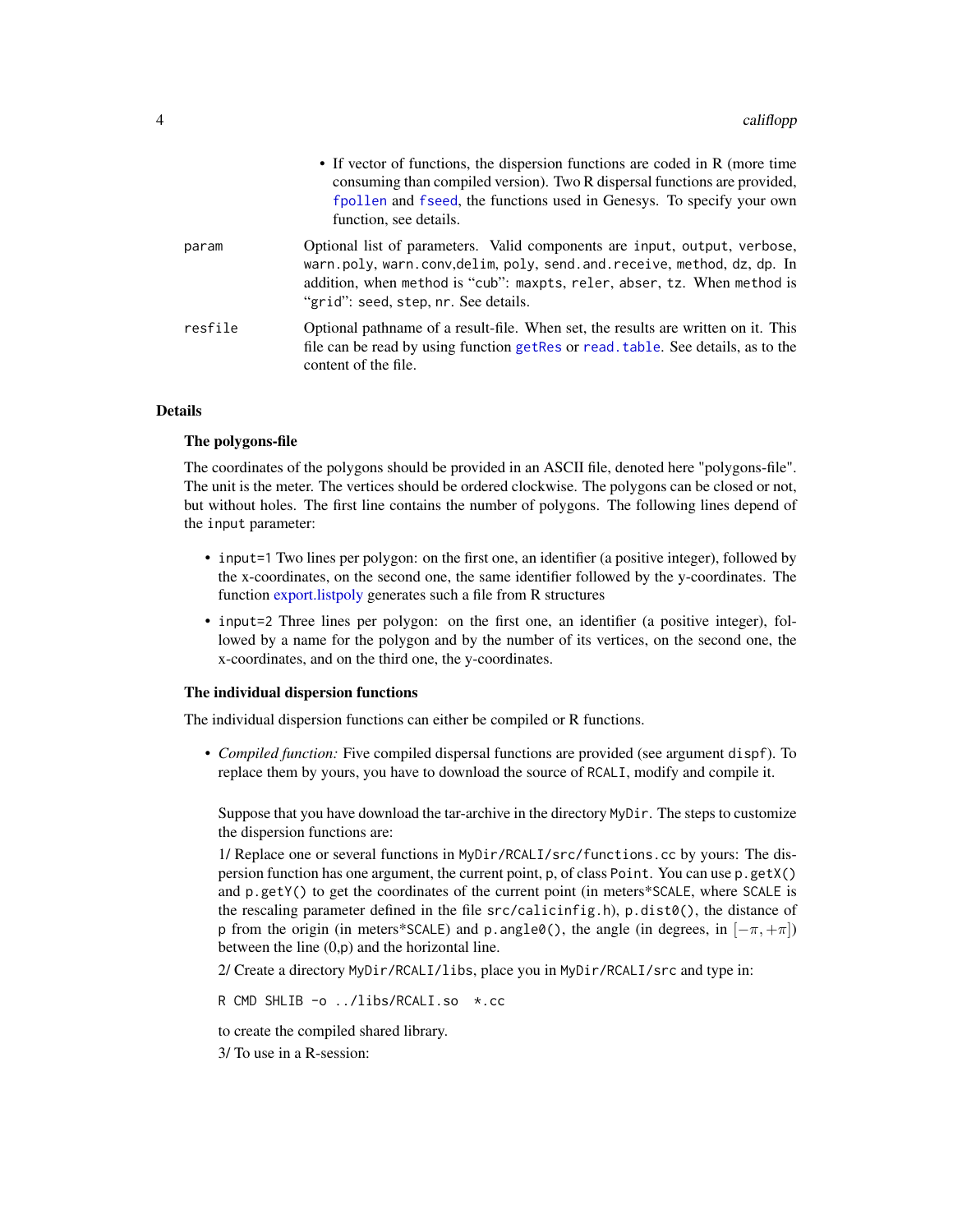```
source("MyDir/RCALI/R/sourceDir.R")
sourceDir("MyDir/RCALI/R")
dyn.load("MyDir/RCALI/libs/RCALI.so")
```
The help-files are viewable by opening in a browser MyDir/RCALI/inst/doc/html/00Index.html You can also build the tar.gz file again, after modifications, and install it as a library by using the standard R commands R CMD build and R CMD INSTALL --html.

• *R function:* Two R dispersal functions are provided, [fpollen](#page-9-1) and [fseed](#page-10-1), the functions used in Genesys.

You can define your own R dispersal function: it should have one vector argument, the localization of the current point, p. The first element of this vector is the distance of p from the origin (in meters) and the second one is the angle (in degrees, in  $[-\pi, +\pi]$ ) between the line  $(0,p)$  and the horizontal line (i.e, stating x and y are the coordinates of p, the angle is  $atan2(y, x) * \frac{180}{\pi})$ 

# The parameters

The argument param is a list which valid components are:

- input format of the polygons-file. 1 or 2 (see above). Default 2
- output output required on the screen: 0 nothing, 1: all results, 2: progression numbers, 3: the integrated flows and their means per squared meter. Default 1
- verbose TRUE, if output is required about polygons convexity and landscape translation. Default FALSE
- warn.poly TRUE, if output is required about polygons simplification. Default FALSE
- warn.conv TRUE, if output is required when cubature convergence is not reached. Default **TRUE**
- delim separator character between values in the polygons-file. Default: tabulate
- send. and. receive TRUE, if results are required from sending polygons to target polygons and from target polygons to sending polygons (case of anisotropic functions). Default FALSE
- poly required pairs of polygons. List of vectors of length 2, or two-columns matrix. If only one pair is required, it may be a vector of length 2. Default: all pairs of polygons.
- method string equal to cub for cubature method, grid for the grid method. Default: cub
- dz integer vector, whose length is greater or equal to the number of required dispersion functions. dz[i] is the distance in meters beyond which the ist dispersion function is considered as nul. Default in a standard configuration: 0,21,0,1000,0 for functions number 1 to 5, respectively.
- dp integer vector, whose length is greater or equal to the number of required dispersion functions.  $dp[i]$  is the distance in meters beyond which the ist dispersion function is calculated between centroids only. Default in a standard configuration: 100, 0, 0, 500, 0 for functions number 1 to 5, respectively.

In addition, when method is cub:

• maxpts maximal number of evaluation points required for each function. Vector of length equal to the number of required functions. Default in a standard configuration: 100000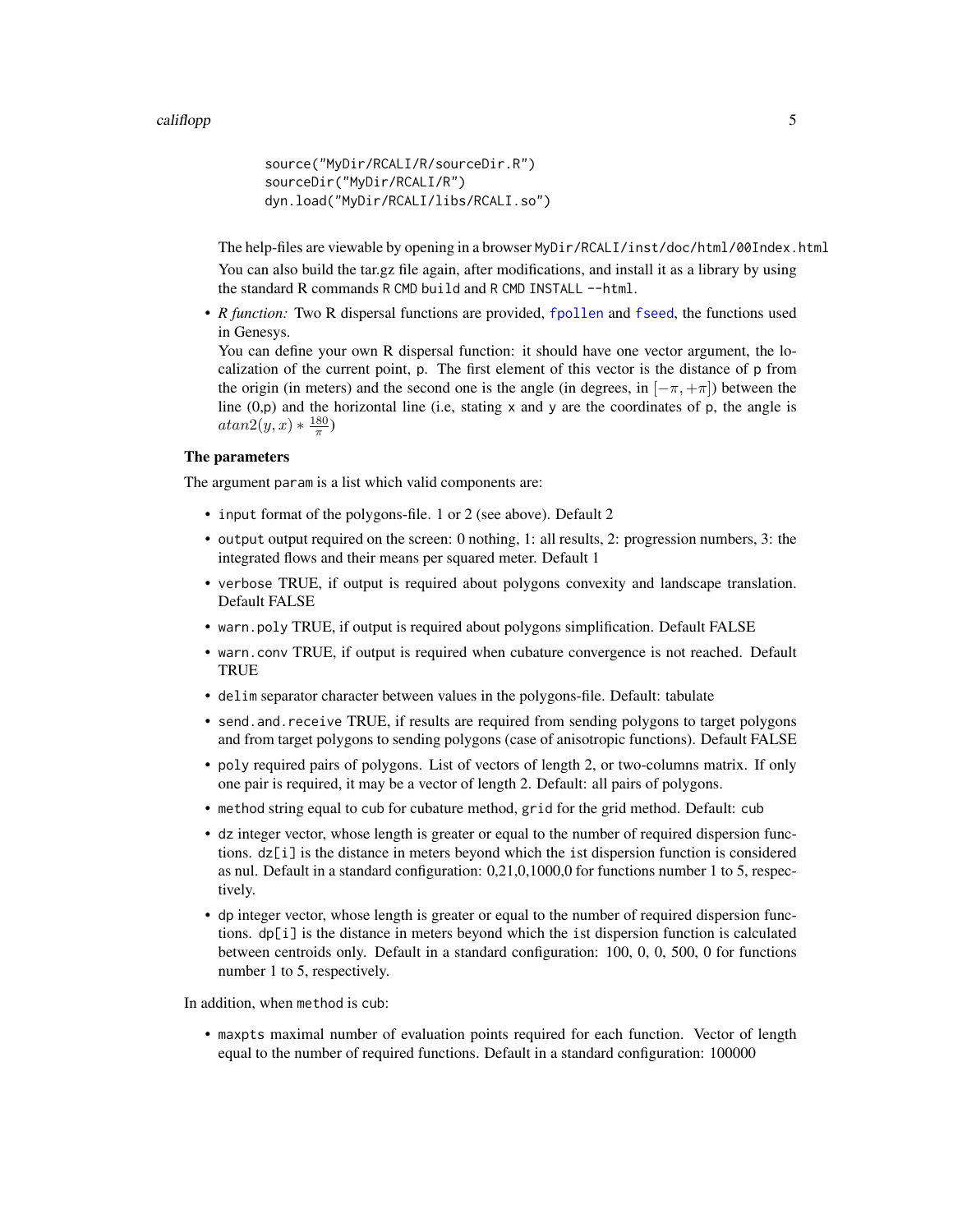- <span id="page-5-0"></span>• reler relative error required for each function. Vector of length equal to the number of required functions. Should be positive when method is cubature. Default in a standard configuration: 1.0e-3
- abser absolute error required for each function. Vector of length equal to the number of required functions. Should be positive when method is cubature. Default in a standard configuration: 1.0e-3
- tz integer vector, whose length is greater or equal to the number of required dispersion functions. Mode of triangulation for the cubature method. tz[i] should be 1, if, for the ist dispersion function, triangulation from  $(0,0)$  has to be done when  $(0,0)$  is included in the integration area and, 0 if not. 1 is recommended when the dispersion function is very "sharp" at the origin. Default in a standard configuration: 0,1,0,0,0 for functions number 1 to 5, respectively.

When method is grid:

- seed seed of the random generator.
- step step of the grid on the x-axis and on the y-axis in meter. Vector of length 2.
- nr maximal number of replications or grids.

#### The result-file

When the argument resfile is set, a file is created. On this file, the values are separated by tabulates.

Its contains, when the method is cub,

- on the first line: "npoly:", "input-file:", "nfunc:", "method:", each of these identifiers followed by the actual values.
- on each of the following lines, the results for a couple of polygons: the identifiers of both polygons; the integrated flow divided by the area of the second polygon, for each dispersal function; the areas of both polygons; then, for each dispersal function, the integrated flow, the lower and upper bounds of the confidence interval, the absolute error, and the number of evaluations.

Its contains, when the method is grid,

- on the first line: "npoly:", "input-file:", "nfunc:", "method:", "stepx:", "stepy:", each of these identifiers followed by the actual values.
- on each of the following lines, the results for a couple of polygons: the identifiers of both polygons; the integrated flow divided by the area of the second polygon, for each dispersal function; the areas of both polygons; then, for each dispersal function, the integrated flow, and the standard deviation.

This file can be read in a R-session by using the function [getRes](#page-13-1) or [read.table](#page-0-0), with option skip=1.

#### Value

Nothing. To store the results, set the argument resfile, then use the function [getRes](#page-13-1) or [read.table](#page-0-0), with option skip=1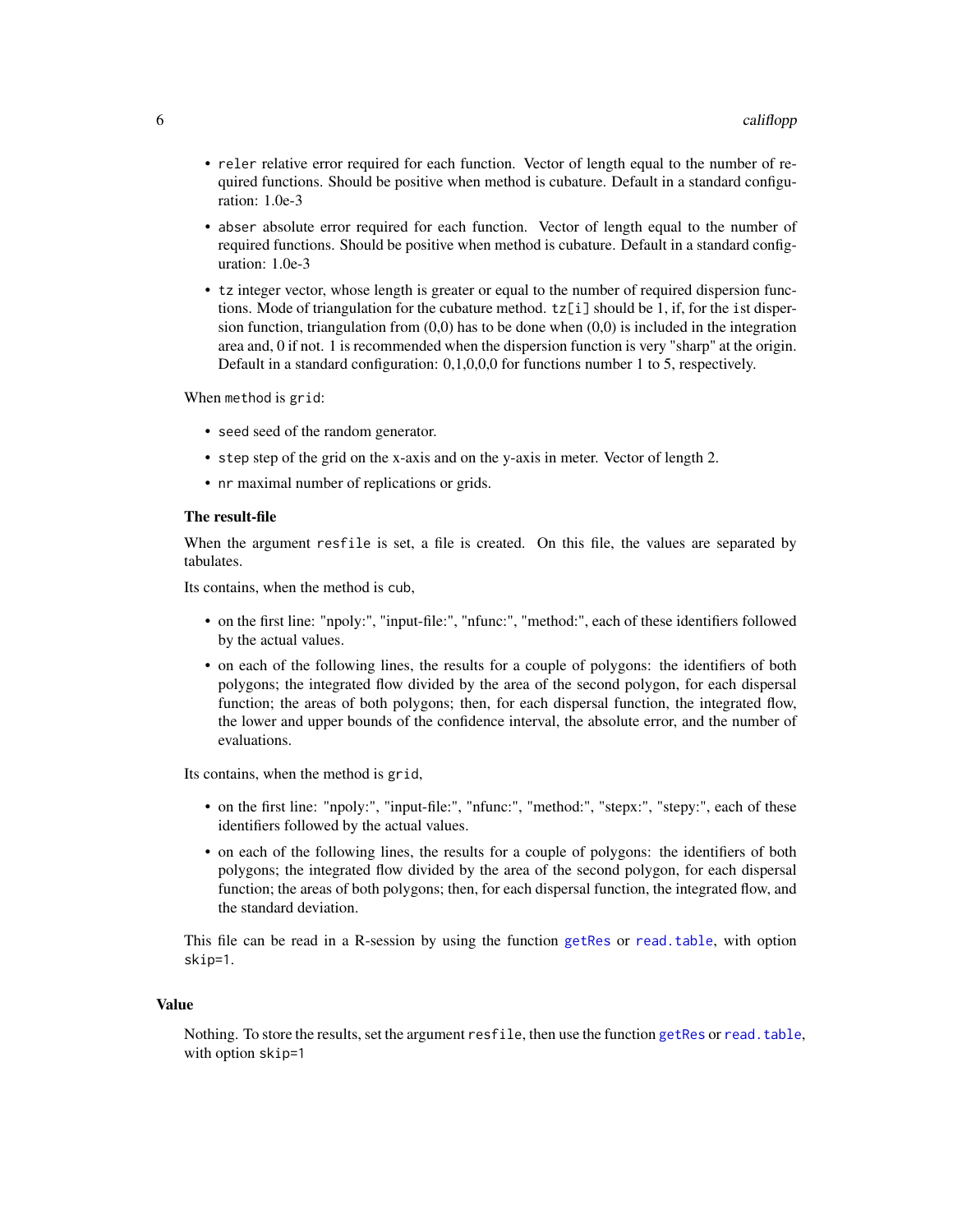#### <span id="page-6-0"></span>crlistpoly and the control of the control of the control of the control of the control of the control of the control of the control of the control of the control of the control of the control of the control of the control

# Side effect

This function creates a temporary file to store the parameters, usually in the directory tmp of the user. This file is destroyed at the end of execution.

# Author(s)

A. Bouvier

#### References

- The CaliFloPP software: <http://genome.jouy.inra.fr/logiciels/califlopp/>

- Main reference paper: A. Bouvier, K. Kieu, K. Adamczyk, and H. Monod. Computation of integrated flow of particles between polygons. Environmental Modelling & Software, 24:843–849, 2009.

- N. Colbach, and all.Genesys: a model of the influence of cropping system on gene escape from herbicide tolerant rapeseed crops to rape volunteers. Agriculture, Ecosystems and Environnement, 83:235–270, 2001.

#### See Also

[getRes](#page-13-1)

#### Examples

```
# Grid method with compiled constant and seed dispersion functions:
param <- list(method="grid", grid=list(step=c(50,50)))
## Not run: califlopp("MyPolygonsFile",dispf=c(3,1), param=param)
# Cubature method with a R dispersion function:
```

```
param <- list( output=1, input=2, dz=0, dp=100, tz=0)
## Not run: califlopp("MyPolygonsFile", dispf=fpollen, param=param)
```
<span id="page-6-1"></span>

crlistpoly *Create an object of class 'listpoly' from objects of class 'poly'*

#### Description

Create an object of class ["listpoly"](#page-14-1) from objects of class ["poly"](#page-15-1)

#### Usage

crlistpoly(...)

#### Arguments

... objetcs of class ["poly"](#page-15-1)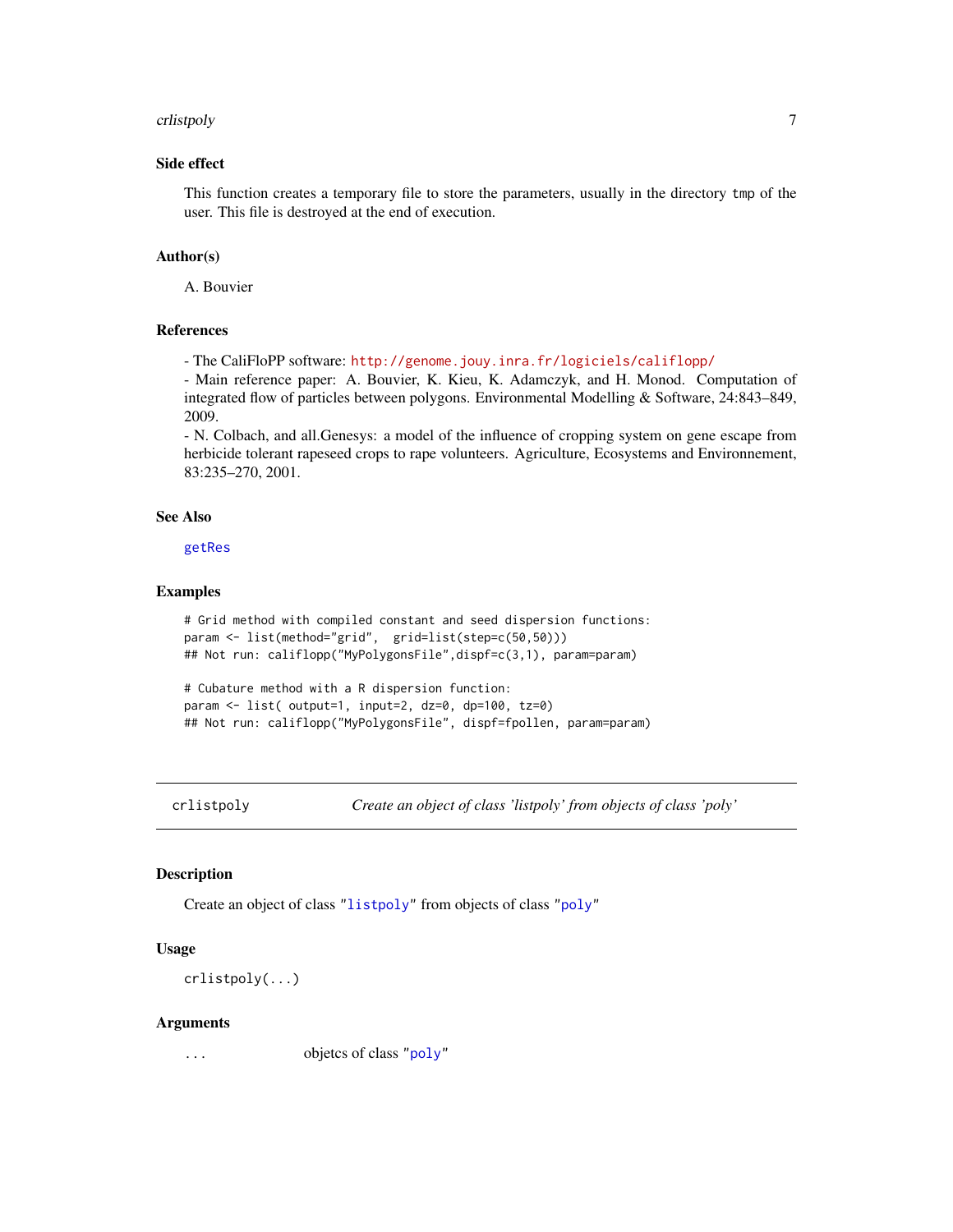#### <span id="page-7-0"></span>Value

An object of class ["listpoly"](#page-14-1) : a list where each component is a 'poly' object (see [poly-class](#page-15-1)).

# See Also

[poly-class](#page-15-1)

# Examples

```
# A triangle:
a \leftarrow as.poly(matrix(c(2,2,2,3,3,3), ncol=2, byrow=True))# A square:
b \leq -as.poly(matrix(c(2.5, 2, 2.5, 2.5, 3, 2.5, 3, 2), ncol=2, byrow=TRUE))# The both:
z <- crlistpoly(a,b)
```
<span id="page-7-1"></span>crpoly *Create un object of class 'poly' by clicking on points*

#### Description

Create un object of class ["poly"](#page-15-1) by clicking on a graphic: the locations of the clicks will be the vertices of the polygon.

#### Usage

crpoly()

# Details

The system prompts the user to enter points on the current graphic using the mouse or other pointing device. The points are joined on the screen with the current line symbol. A polygon of the points entered is drawn on the current graphics device and returned as a 'poly' object.

#### Value

An object of class ["poly"](#page-15-1) i.e a two-columns matrix with the coordinates.

#### Warning

A plot should be drawn on the current graphics device before.

#### See Also

[as.poly](#page-1-1), getpoly of the package splancs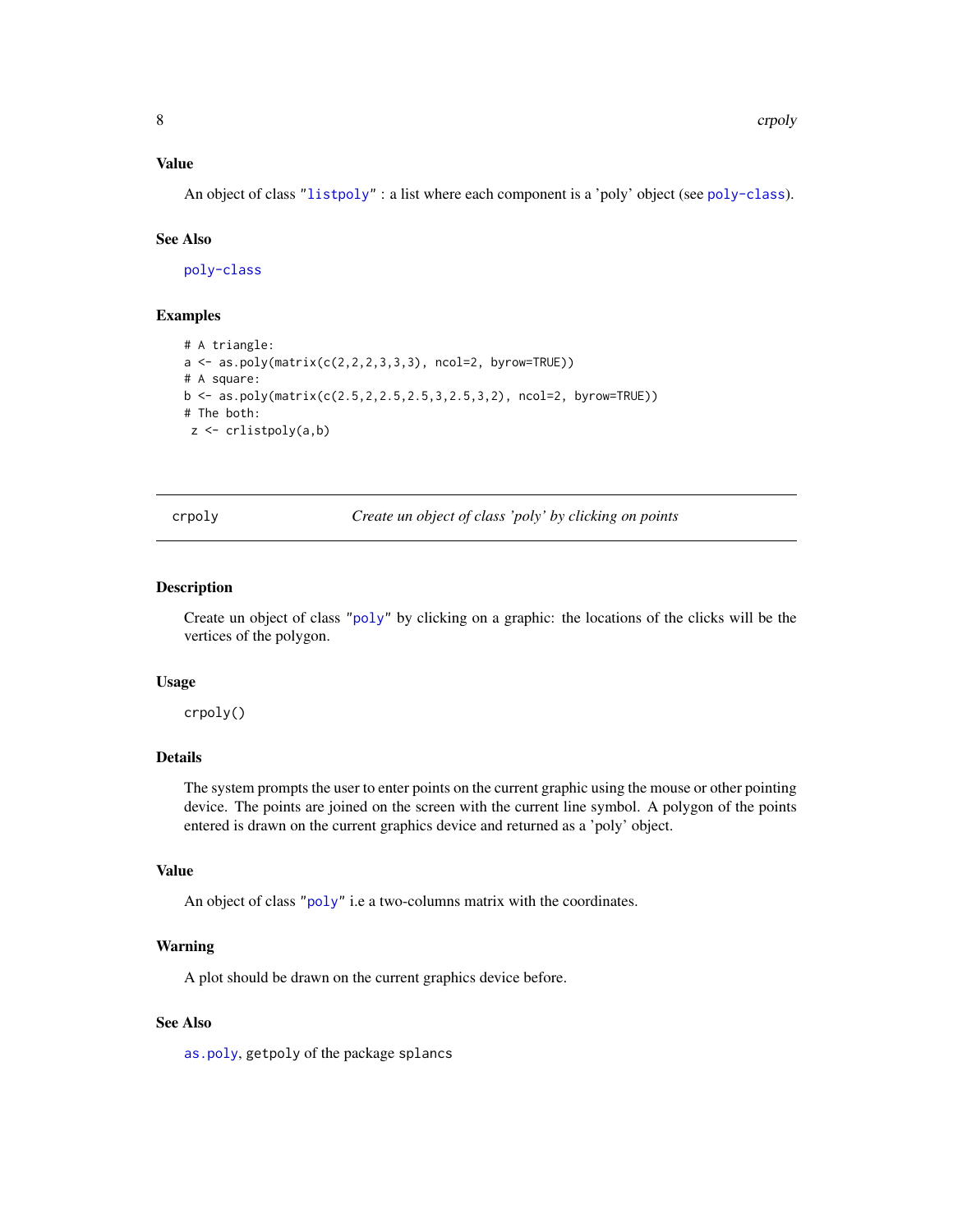#### <span id="page-8-0"></span>export to the contract of the contract of the contract of the contract of the contract of the contract of the contract of the contract of the contract of the contract of the contract of the contract of the contract of the

# Examples

```
## Not run: plot(x=c(1,10), y=c(1,10), type='n')
## Not run: a<-crpoly()
# Enter points with button 1
# Finish with button 2
```
# export *Generic for 'export'*

# Description

Generic function for 'export'

#### Usage

export(x, filename)

# Arguments

| $\boldsymbol{\mathsf{x}}$ | object to export |
|---------------------------|------------------|
| filename                  | target filename  |

# Value

None.

# See Also

[export.listpoly](#page-9-2)

export.default *export.default method*

# Description

Default method export

# Usage

export.default(x, filename)

# Arguments

| x        | object to export |
|----------|------------------|
| filename | target filename  |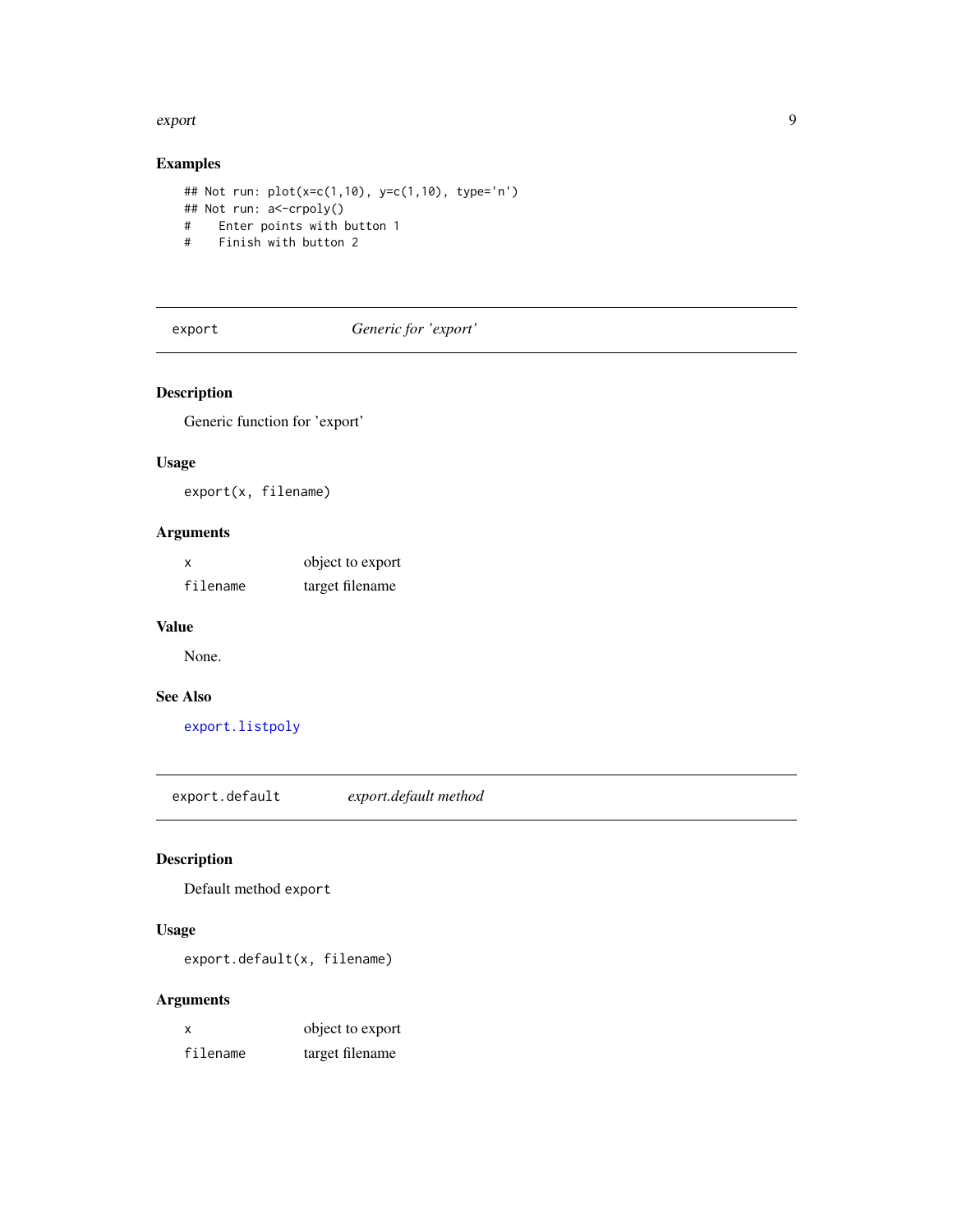10 fpollen

# Value

None.

# See Also

[export.listpoly](#page-9-2)

<span id="page-9-2"></span>export.listpoly *Create a polygons file in format 1.*

#### Description

From an object of class ["listpoly"](#page-14-1), create a polygons file for input to the software CaliFloPP or to the function [califlopp.](#page-2-1) The format of this file corresponds to the format 1 of them, i.e you should set the param input to 1 when used as input to [califlopp.](#page-2-1)

### Usage

```
export.listpoly(x, filename)
```
# Arguments

| X        | Object of class "listpoly"      |
|----------|---------------------------------|
| filename | Name of the file to be created. |

#### Value

None.

<span id="page-9-1"></span>fpollen *Individual pollen dispersion function*

# Description

From a vector of distances, calculate the individual pollen dispersion function used in *Genesys*

# Usage

```
fpollen(point)
```
#### Arguments

point scalar or vector of length 2, whose first element is a distance expressed in meter.

<span id="page-9-0"></span>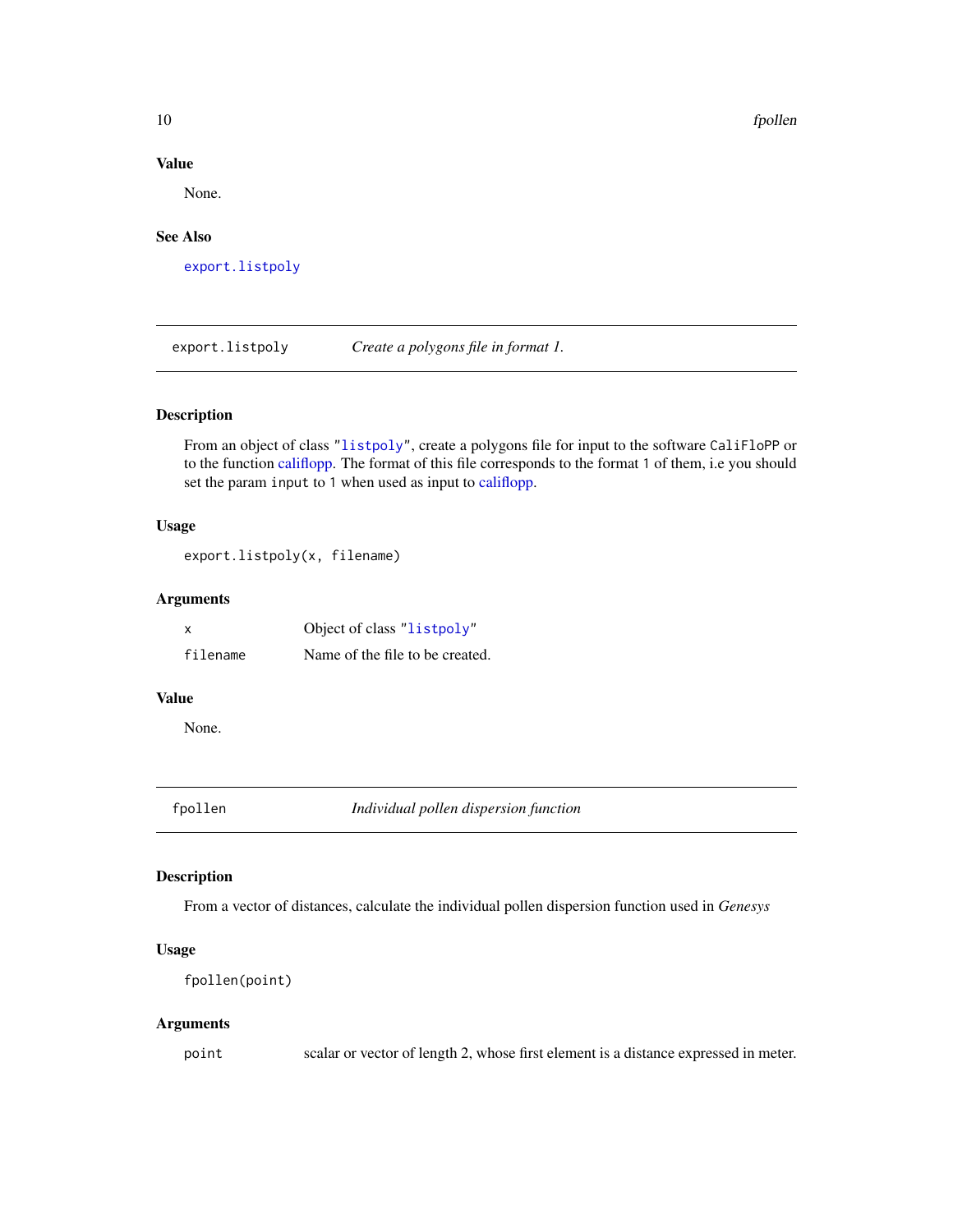#### <span id="page-10-0"></span>fseed 11

# Value

The calculated dispersions.

#### References

Colbach, N. and Clermont-Dauphin, C. and Meynard, J.M. *Genesys: a model of the influence of cropping system on gene escape from herbicide tolerant rapeseed crops to rape volunteers. i. temporal evolution of a population of rapeseed volunteers in a field*. Agriculture, Ecosystems and Environnement, 83:235-253, 2001.

#### See Also

[fseed](#page-10-1)

## Examples

```
distance = seq(1, 1.5, by=0.05)a=matrix(distance, ncol=1)
b= apply(a,1,fpollen)
par(pty="s")
plot(x=distance, y =b)
lines(x=distance, y = apply(a, 1, fseed))
```
<span id="page-10-1"></span>

fseed *Individual seed dispersion function*

#### **Description**

From a vector of distances, calculate the individual seed dispersion function used in *Genesys*

### Usage

fseed(point)

#### Arguments

point scalar or vector of length 2, whose first element is a distance expressed in meter.

#### Value

The calculated dispersions.

#### References

Colbach, N. and Clermont-Dauphin, C. and Meynard, J.M. *Genesys: a model of the influence of cropping system on gene escape from herbicide tolerant rapeseed crops to rape volunteers. i. temporal evolution of a population of rapeseed volunteers in a field*. Agriculture, Ecosystems and Environnement, 83:235-253, 2001.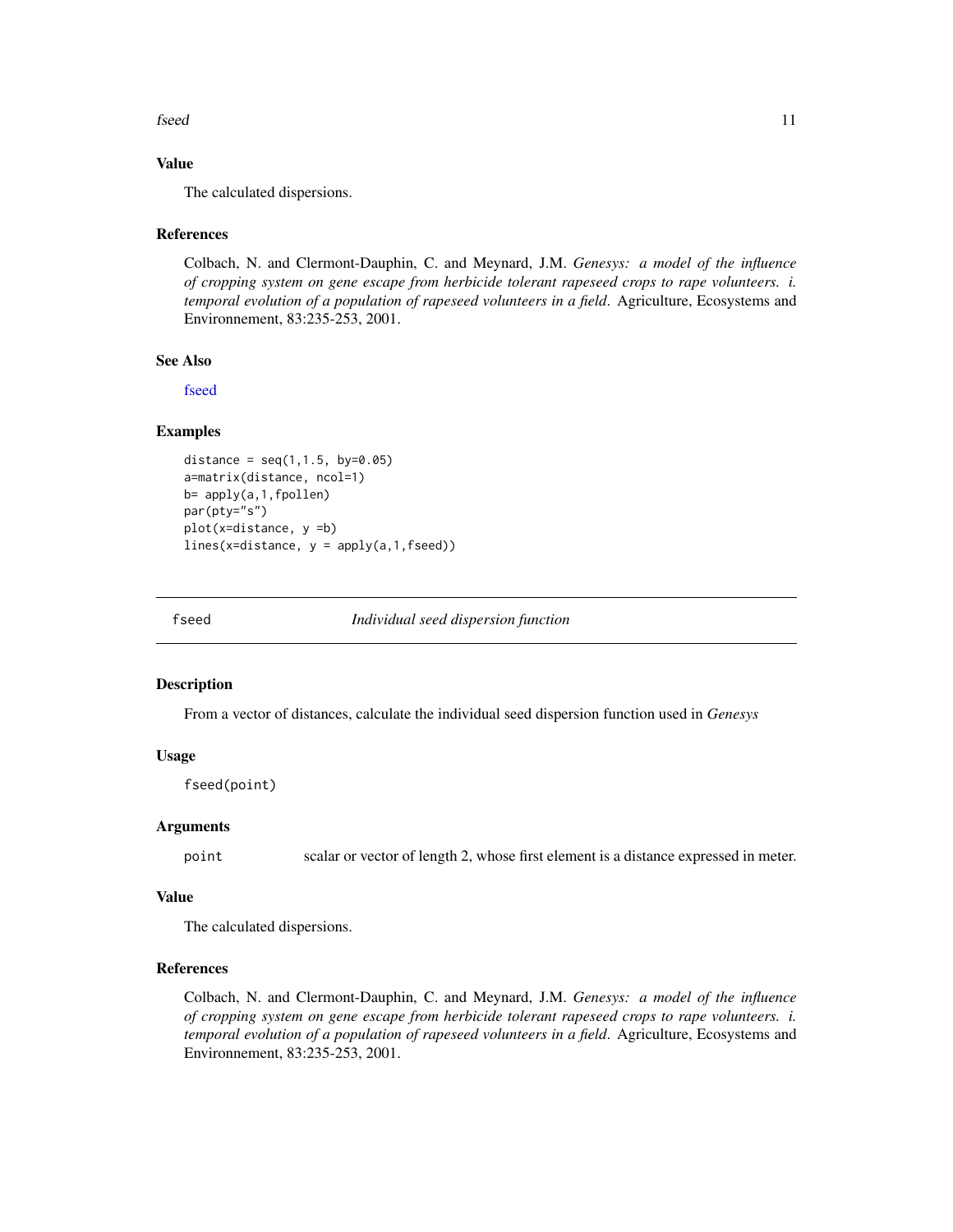#### See Also

[fpollen](#page-9-1)

# Examples

```
distance = seq(1, 1.5, by=0.05)a=matrix(distance, ncol=1)
b = apply(a, 1, fseed)par(pty="s")
plot(x=distance, y =b)
```
<span id="page-11-1"></span>generPoly *Generate a regular grid of polygons*

# Description

Generate a regular grid of polygons and optionally write them on a file for input to [califlopp](#page-2-1)

# Usage

generPoly(step =  $5$ , np =  $10$ , file = "data", plot = TRUE)

# Arguments

| step | Step of grid, in meter.                                                |
|------|------------------------------------------------------------------------|
| np   | Number of polygons on each axis.                                       |
| file | Pathname of the polygons file to be created. If NULL, no file created. |
| plot | If TRUE, plot of the polygons.                                         |

# Details

When file is not NULL, a polygons file is created. It is in the format 2 of [califlopp](#page-2-1) and the values separator is tabulate.

#### Value

An object of class ["listpoly"](#page-14-1)

# Note

The polygons are numbered from 1, from the left to the right, then from bottom to top.

# See Also

["listpoly-class"](#page-14-1), [plot.listpoly](#page-14-2)

<span id="page-11-0"></span>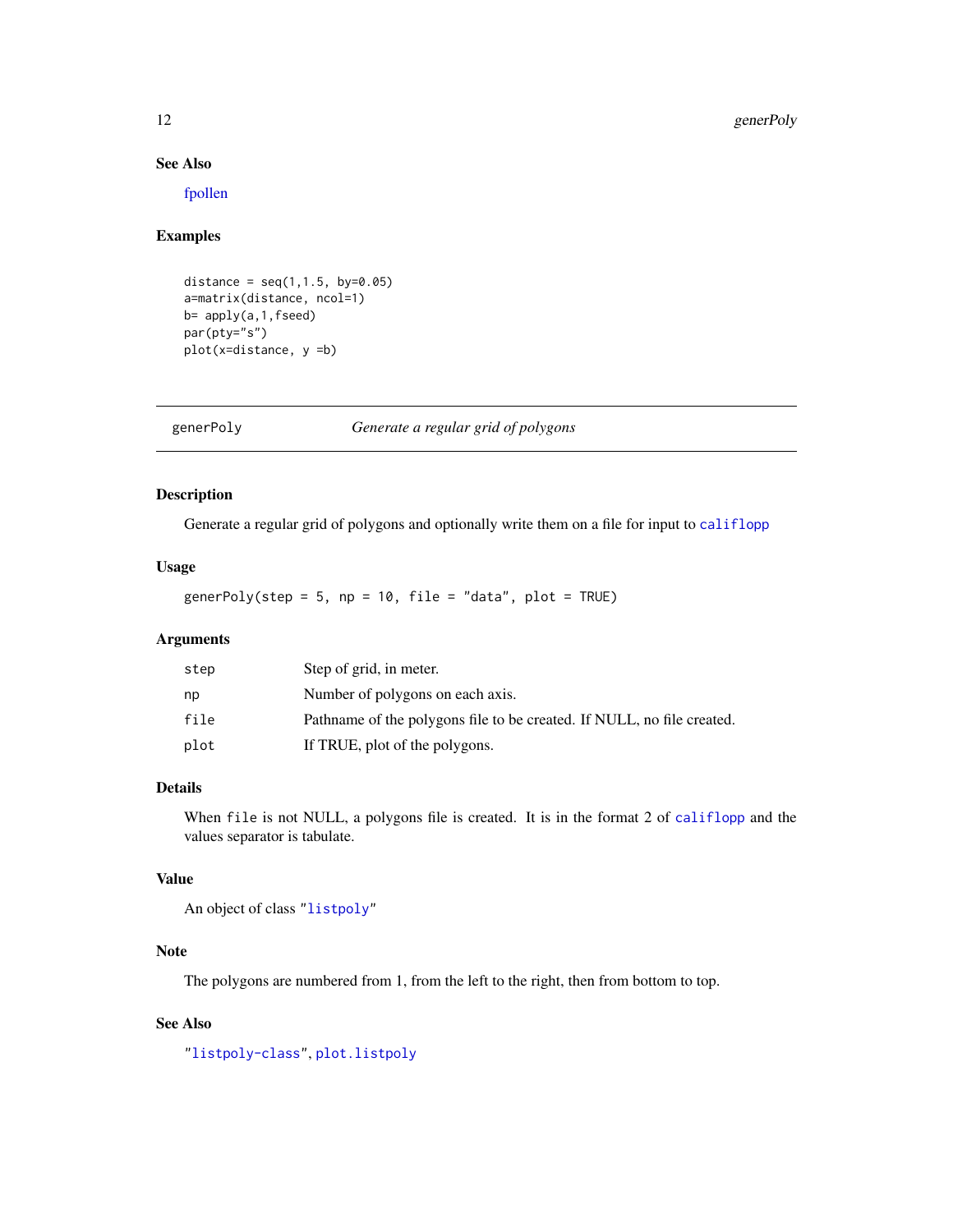#### <span id="page-12-0"></span>generVois and the set of the set of the set of the set of the set of the set of the set of the set of the set of the set of the set of the set of the set of the set of the set of the set of the set of the set of the set of

# Examples

a <- generPoly(np=3, file=NULL)

generVois *Generate the neighbors of each polygon of a regular grid*

# Description

For each polygon of a regular grid, generate the indexes of its neighbour polygons

# Usage

 $generVois(np = 10, nvois = 1)$ 

# Arguments

| np    | Number of polygons on each axis of the grid.                                  |
|-------|-------------------------------------------------------------------------------|
| nvois | Number of polygons required in the neighbourhood, on each direction, for each |
|       | polygon                                                                       |

#### Details

For each polygon P of a regular grid made of np polygons along each axis, the indexes of its neighbours are generated: the neighbours are the polygons included in the square made of nvois polygons below, above, at the right and left sides of P, in the limit of the grid bounds.

#### Value

A two-columns matrix, of all pairs of neighbourgs.

#### See Also

[generPoly](#page-11-1), [califlopp](#page-2-1)

#### Examples

generVois(np=3)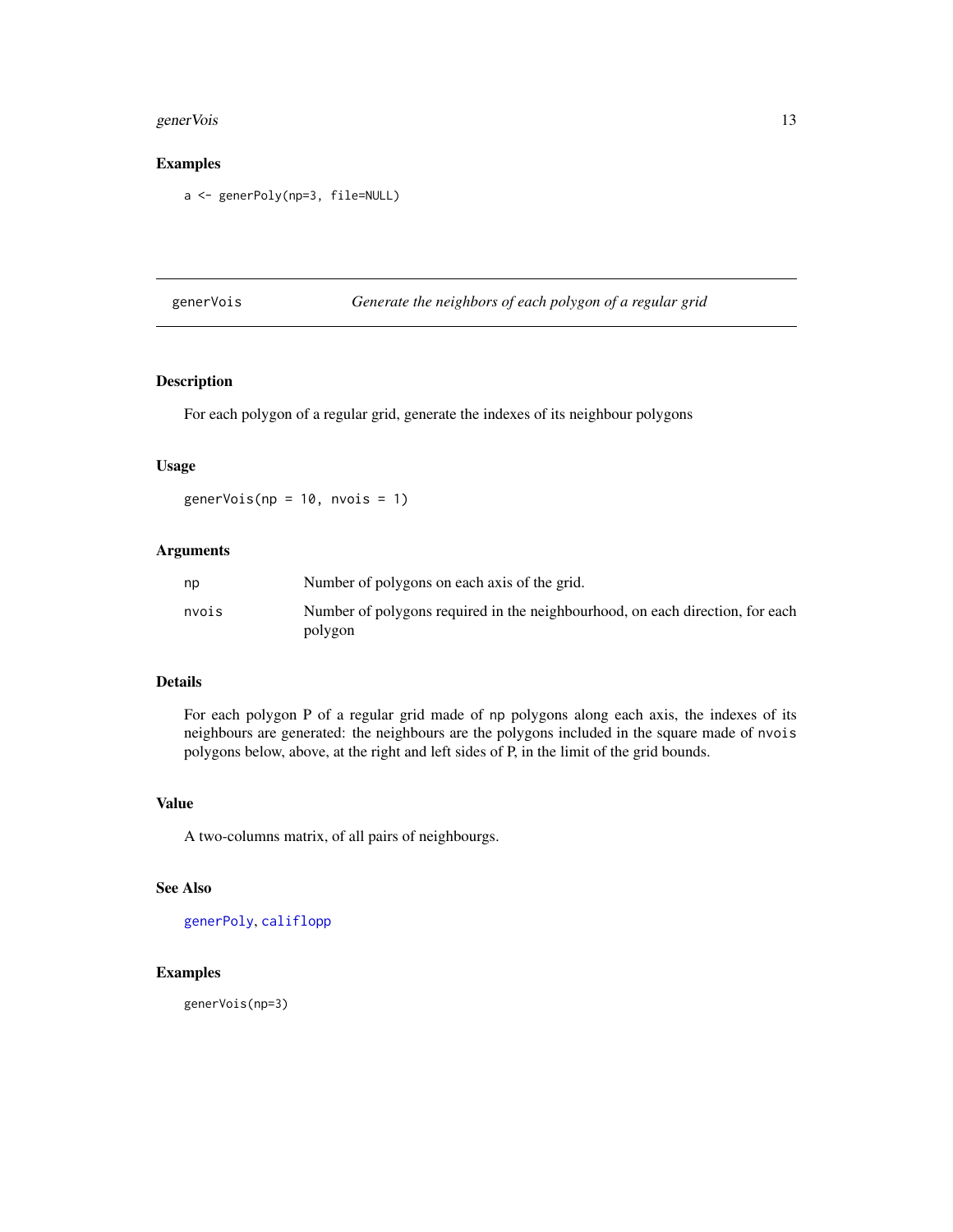<span id="page-13-1"></span><span id="page-13-0"></span>

# Description

Return the results stored on a file created by califlopp.

#### Usage

getRes(ficres)

# Arguments

ficres Pathname of a result-file created by [califlopp](#page-2-1).

# Value

A data.frame with as many rows as pairs of polygons on the file. The columns are:

| poly1, poly2   | Identifiers of the polygons.                                                                                                                                                                                                                                                                                                         |
|----------------|--------------------------------------------------------------------------------------------------------------------------------------------------------------------------------------------------------------------------------------------------------------------------------------------------------------------------------------|
| mean.flow/area |                                                                                                                                                                                                                                                                                                                                      |
|                | Integrated flow divided by the area of the second polygon. If several dispersion<br>functions have been studied, as many columns as functions. The columns labels<br>are then mean. flow. f1/area, mean. flow. f2/area, etc                                                                                                          |
| area1, area2   | Areas of the polygons in squared meters.                                                                                                                                                                                                                                                                                             |
|                | mean.flow, conf.int.lower, conf.int.upper, abs.err, n.eval<br>when the method is "cubature", only: integrated flow, lower and upper bounds<br>of the confidence interval, absolute error, number of evaluations. If several dis-<br>persion functions have been studied, the columns labels are suffixed with ".f1",<br>"f2", $etc.$ |
| mean.flow, std | when the method is "grid", only: mean of the integrated flow, standard deviation.<br>If several dispersion functions have been studied, the columns labels are suffixed<br>with ".f1", " $f2$ ", etc                                                                                                                                 |

# Note

This function works when RCALI has been configured with OUTPUT\_FILE\_FORMAT = LIGHT only (this is the default; see the file src/caliconfig.h to be sure your configuration is compatible).

Details about the returned values can be found in the Reference Manual.

# See Also

[califlopp](#page-2-1)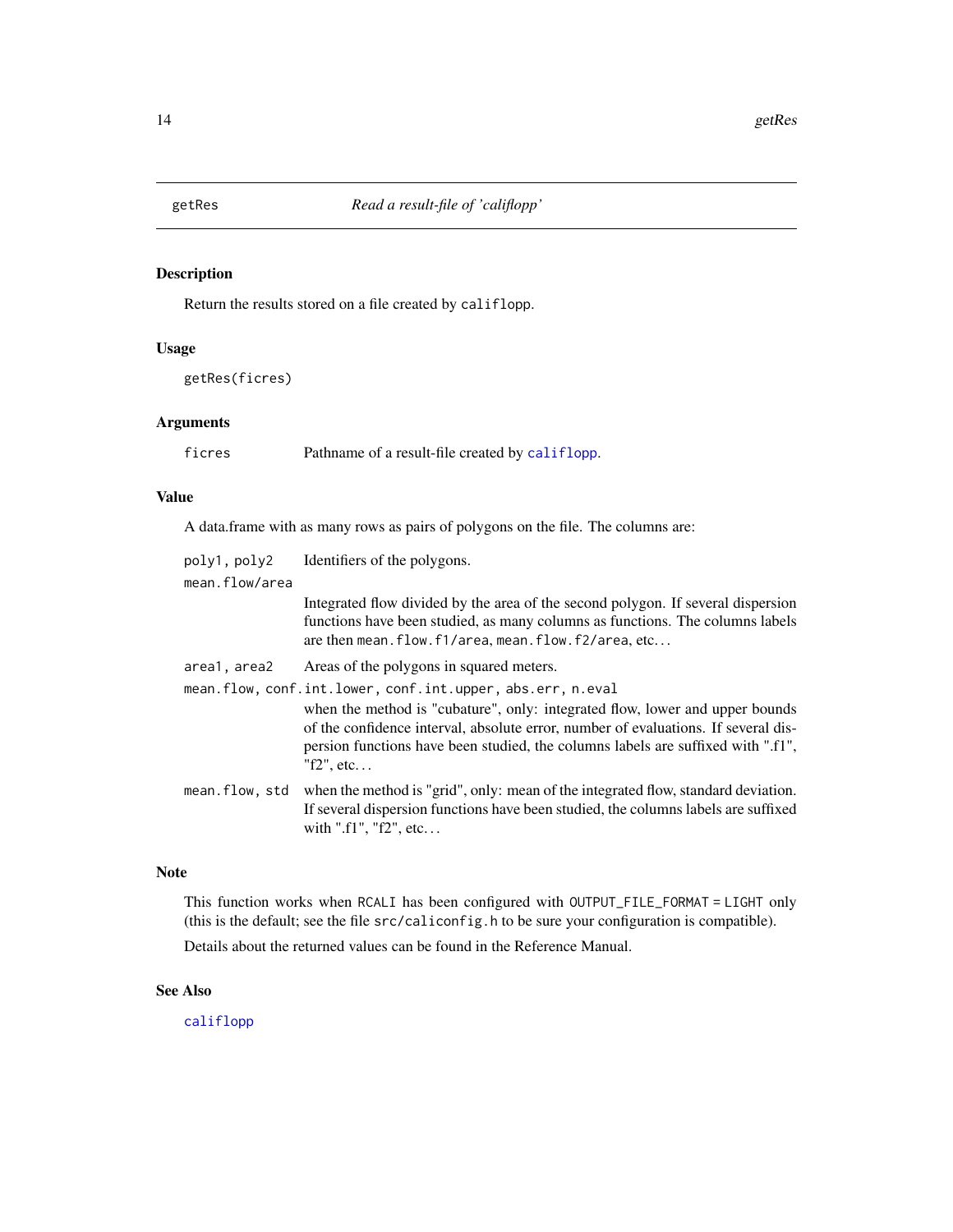<span id="page-14-1"></span><span id="page-14-0"></span>listpoly-class *Class 'listpoly'*

# Description

A class to store a suite of polygons and its methods.

# Objects from the Class

Objects can be created by calls of the function [crlistpoly](#page-6-1) and [generPoly](#page-11-1)

# Slots

list List where each component is an object of [poly-class](#page-15-1)

# Methods

[plot.listpoly](#page-14-2), [range.listpoly](#page-16-1), [export.listpoly](#page-9-2)

#### See Also

[poly-class](#page-15-1)

<span id="page-14-2"></span>plot.listpoly *Plot of an object of class 'listpoly'*

# Description

Plot all the polygons of an object of class ["listpoly"](#page-14-1), optionnaly with colors.

# Usage

## S3 method for class 'listpoly'  $plot(x, add = F, color = T, ...)$ 

#### Arguments

| x                       | Object of class "listpoly".                                |
|-------------------------|------------------------------------------------------------|
| add                     | TRUE, to add to a previous plot, for example after a zoom. |
| color                   | TRUE, to fill each polygon in a different color.           |
| $\cdot$ $\cdot$ $\cdot$ | List of arguments passed as-is to plot.poly                |

# Value

None.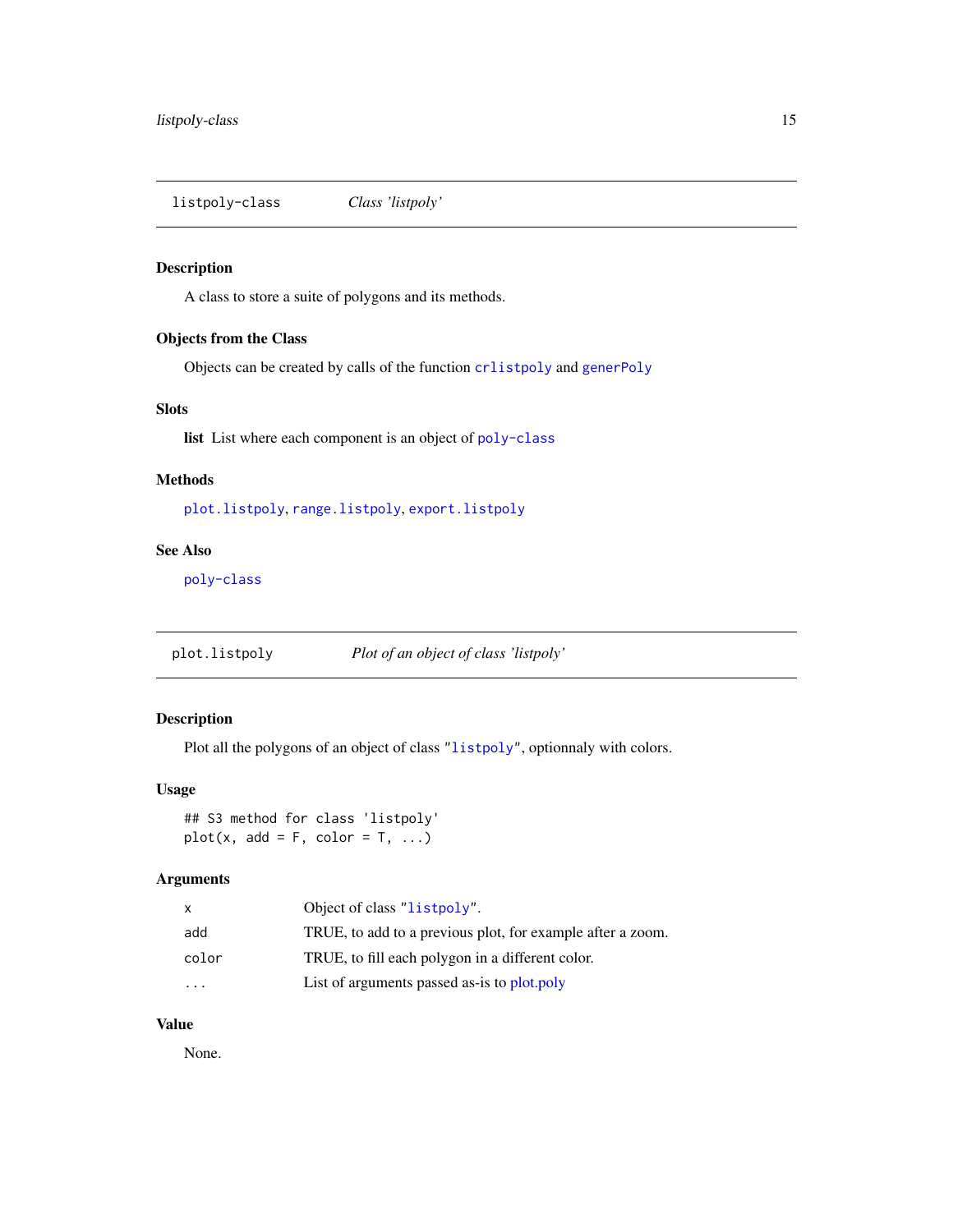<span id="page-15-0"></span>To make a zoom, type in: zoom() (see 'splancs') then use this function with argument "add=TRUE".

<span id="page-15-2"></span>plot.poly *Plot of an object of class 'poly'*

# Description

Plot an object of class ["poly"](#page-15-1) via the function [polymap](#page-0-0) of the library splancs.

# Usage

## S3 method for class 'poly'  $plot(x, \ldots)$ 

# Arguments

| X        | Object of class "poly".              |
|----------|--------------------------------------|
| $\cdots$ | Arguments passed as-it to 'polymap'. |

# Value

None.

<span id="page-15-1"></span>

| poly-class | Class 'poly' |
|------------|--------------|
|            |              |

# Description

A class to store the coordinates of a polygons and its methods.

# Objects from the Class

Objects can be created by calls of the functions [as.poly](#page-1-1) and [crpoly](#page-7-1)

# Slots

m Matrix with two columns xcoord and ycoord

# Methods

[plot.poly](#page-15-2)

### See Also

[listpoly-class](#page-14-1)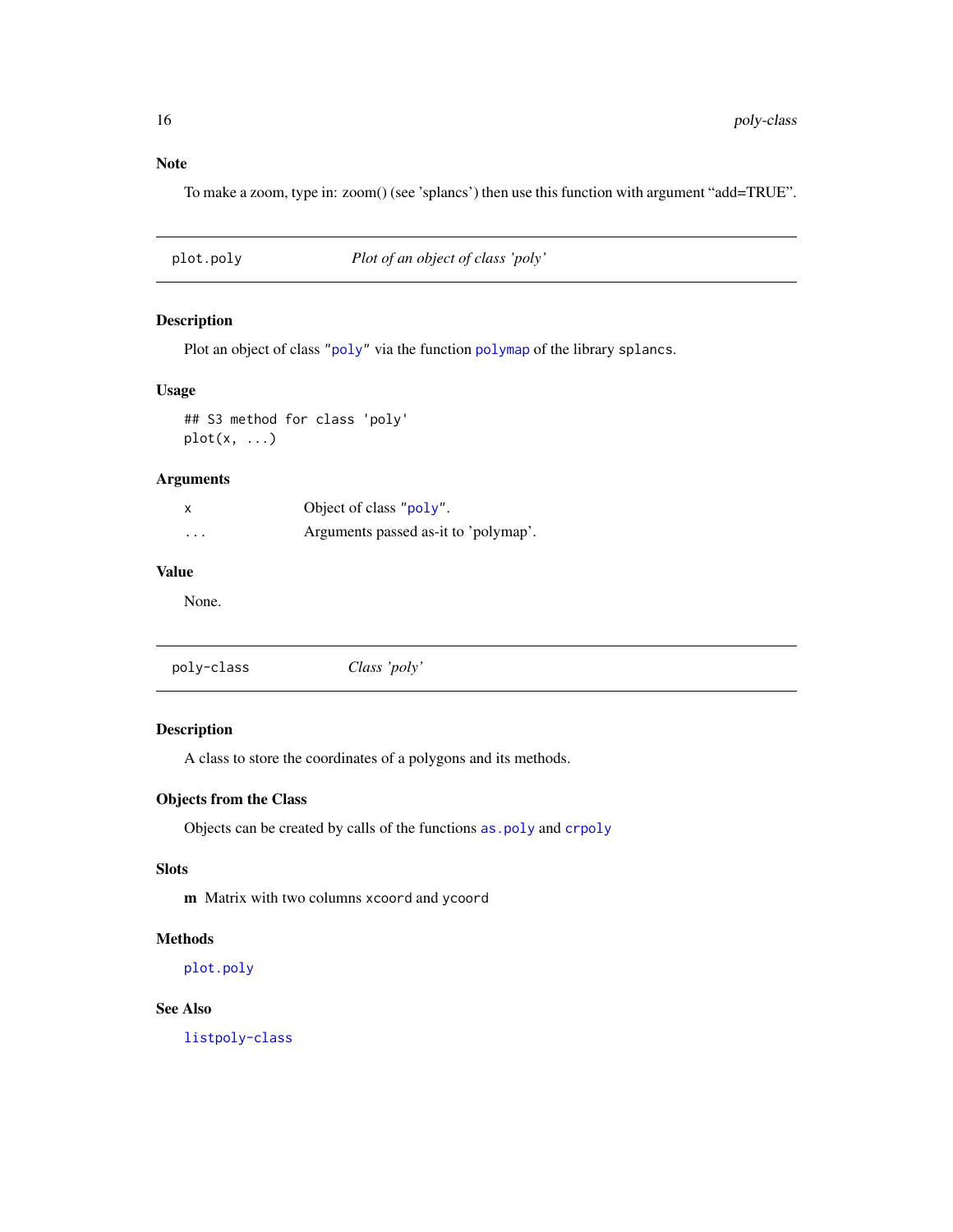<span id="page-16-1"></span><span id="page-16-0"></span>

# Description

Return the minimum and maximum coordinates over all the polygones of an object of class ["listpoly"](#page-14-1).

# Usage

```
## S3 method for class 'listpoly'
range(x, \ldots)
```
# Arguments

|         | an object of class "listpoly"                  |
|---------|------------------------------------------------|
| $\cdot$ | arguments passed as-it to the R function range |

# Value

Matrix ; its two columns are "xrange" and "yrange" and its two lines are "lower" and "upper".

<span id="page-16-2"></span>readpoly1 *Read a polygons file in format 1*

# Description

Create an object of class ["listpoly"](#page-14-1) from the values read on a polygons file in format 1.

# Usage

```
readpoly1(filename, delim=" ")
```
# Arguments

| filename | Name of the polygons file        |
|----------|----------------------------------|
| delim    | Separator character on the file. |

# Value

An object of class ["listpoly"](#page-14-1), i.e a list, each component of which is an object of class ["poly"](#page-15-1)

#### See Also

[readpoly2](#page-17-1)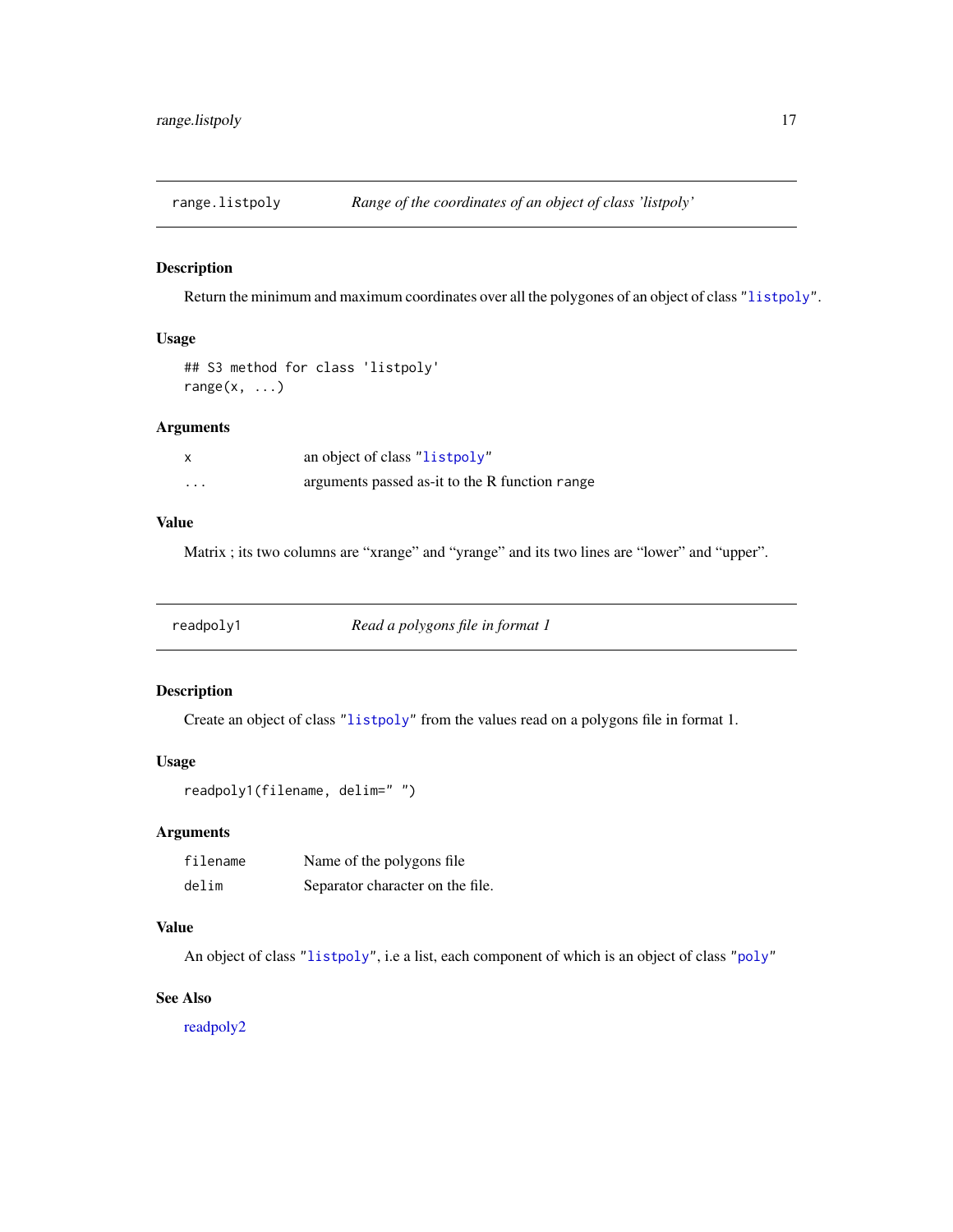<span id="page-17-1"></span><span id="page-17-0"></span>

# Description

Create an object of class ["listpoly"](#page-14-1) from the values read on a polygons file in format 2.

# Usage

```
readpoly2(filename, delim="\t")
```
# Arguments

| filename | Name of the polygons file        |
|----------|----------------------------------|
| delim    | Separator character on the file. |

# Value

An object of class ["listpoly"](#page-14-1), i.e a list, each component of which is an object of class ["poly"](#page-15-1)

# See Also

[readpoly1](#page-16-2)